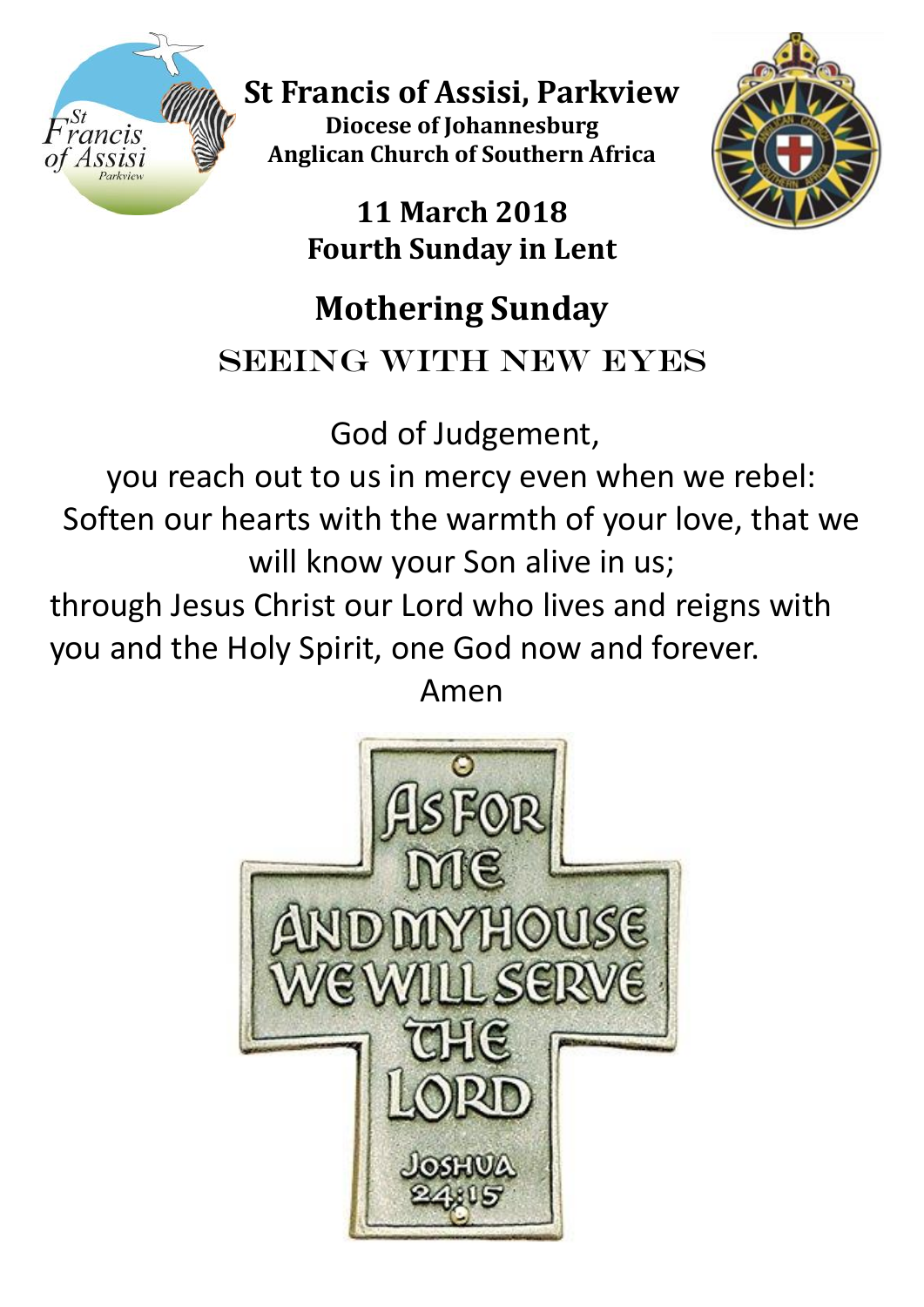### **PRAYERS FOR THE CHURCH**

We pray for the for the **Church of England** and The Most Revd and Rt Hon **Justin Welby Archbishop of Canterbury**

We pray for **Steve our Bishop** and our Diocese; for **Thabo our Metropolitan** and the Anglican Church of Southern Africa and the Anglican Communion.

**PRAYER FOR THE WORLD** In March, our prayers focus on places where people have been driven from their homes. This week we remember particularly the people of Africa in the DRC, Zimbabwe, Rwanda, Ethiopia, Somalia and South Sudan:

- Those driven from their homes by violence, hunger or despair
- Those internally displaced and those who seek refuge here in South Africa
- The leaders responsible for the violence, those who are violent, and we who notice so little of the pain of others

**We continue to pray for rain** for the Western Cape and the other drought-stricken areas of Southern Africa

#### **PRAYERS FOR PARISHIONERS:**

**Birthdays: Monday 12:** Lisa Gough Palmer, Sabelo Mbatha, Manelisi Ntsanwisi and Doris Setshedi. **Wednesday 14:** Amy Leishman. **Thursday 15:** Camilo Ramada and Matthew Rensburg. **Saturday 10:** Hilary Delmar; Bruce Patience **Saturday 17:** Lesley-Ann Henderson **Wedding Anniversaries: Tuesday 13:** Judith Kinnaird and Paul Nex

**Families to be prayed for this week:** Trish VAN DE LANGENBERG; Karen VAN DEN HEEVER; Rosemary VAN DER BURG; Rene VAN MELSEN; Pieter VAN NIEKERK

**Prayers for those in need of prayer:** Jeffery Gavin; Xenka Kinnaird; Patience Lorimer, Ally Martin; Wendy McConnell, Hilary Mudau, Thabani Mudau, Wendy Price; Trystan Rodda; Camille and family; Katy Alexander; Dudley Spratt; Claire Suckley **and for those who have a long-term need:** Pat Cawthorn; Bill Currie; Georgie Currie; Tsungi Ngwenya; Ronny Peterson; +Desmond Tutu

**YEAR'S MIND: Monday 12:** Afonso Bessa Paes, Saturday 17: Dijeng Mahlo **PERSONAL PRAYER**

We invite you to come to the Lady Chapel during and after communion if you would like someone to pray for you or with you

| THE SERVICES OF THE CHURCH |             |                                  |                                                 |  |  |  |  |  |
|----------------------------|-------------|----------------------------------|-------------------------------------------------|--|--|--|--|--|
| <b>SUNDAY March 18</b>     |             | 07:30<br>09:30                   | The Eucharist<br>The Eucharist and Sunday Youth |  |  |  |  |  |
| <b>MIDWEEK SERVICES</b>    |             |                                  |                                                 |  |  |  |  |  |
| <b>TUESDAY 17:30</b>       |             | WEDNESDAY 09:30                  | <b>FRIDAY 07:30</b>                             |  |  |  |  |  |
| <b>READINGS FOR TODAY:</b> |             |                                  |                                                 |  |  |  |  |  |
| Joshua 24: 14-18           |             |                                  | John 19: 24-27                                  |  |  |  |  |  |
| <b>HYMNS FOR 7:30</b>      |             |                                  |                                                 |  |  |  |  |  |
| Introit                    | Pew Leaflet |                                  | <b>Fathers and mothers</b>                      |  |  |  |  |  |
| Gradual                    | Sheet       |                                  | Open our Eyes Lord                              |  |  |  |  |  |
| Offertory                  | Pew Leaflet |                                  | God of Eve & God of Adam                        |  |  |  |  |  |
| Recessional                | 224         | Lead us heavenly Father, Lead us |                                                 |  |  |  |  |  |
|                            |             |                                  |                                                 |  |  |  |  |  |

#### **THE SERVICES OF THE CHURCH**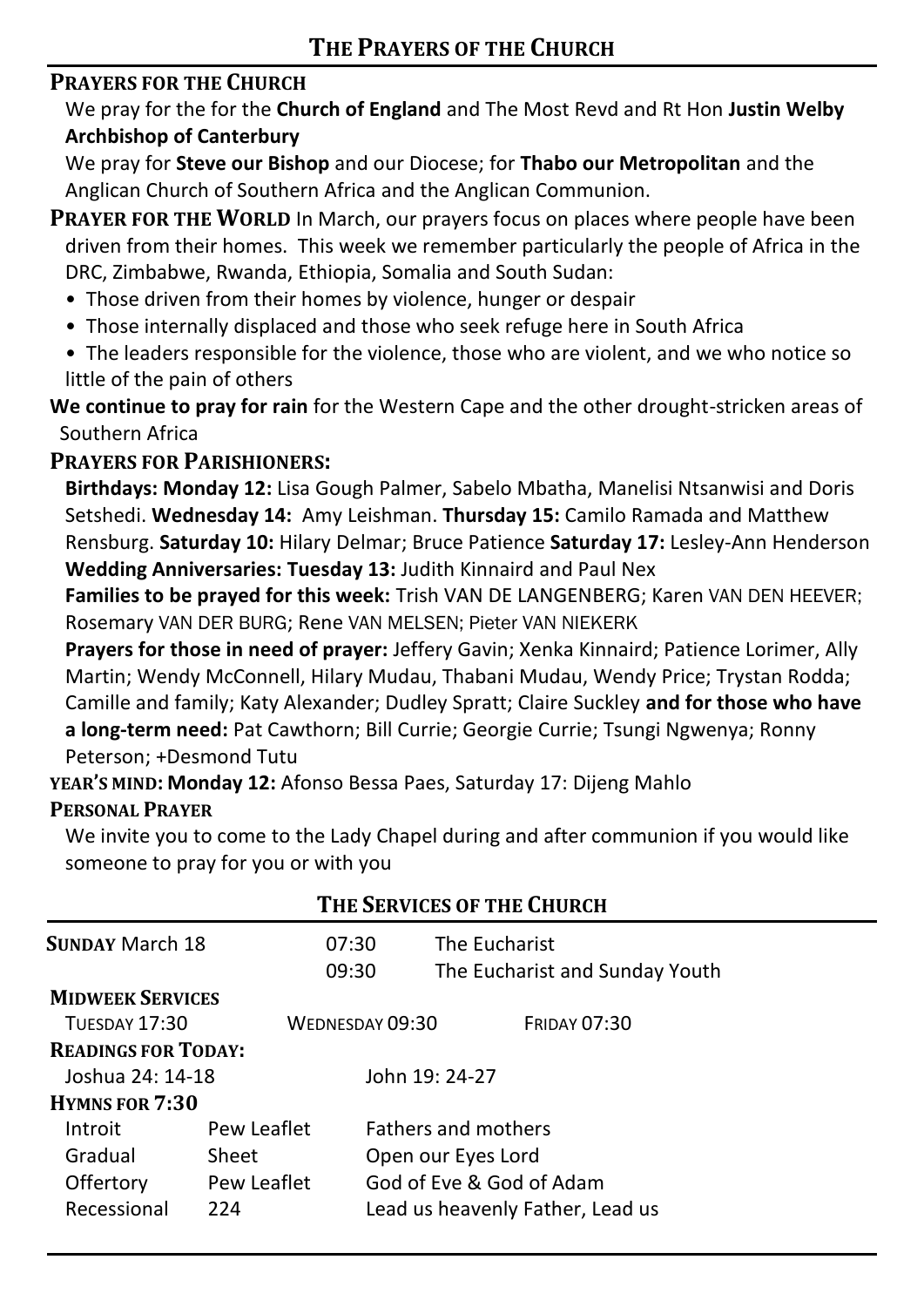## **Parish Family Picnic TODAY!!! 1:00 pm at Delta Park Bring your blankets, food and drink to spend time together as a family**

**This morning Ma Dumisile Patience Dlamini shares her story about dynamics of family life in her Swazi tradition.**

#### **Next week: Seeing with New Eyes requires Patience, Silence & Listening**

Next week Amanda van Reyneveld will share her story of being at St Francis for 70 years and what she has seen with new eyes. **Our Sunday Discipline will be Patience, Silence and Listening**. A Sunday service stripped to its bones, shrouded in silence except for only the most necessary of words. Silence before the service and after the service. Silence at home. Make sometime to be silent in the day as a family. Reflect. Pray. Go for a walk. Listen to God. Find alone time. Be in nature. Do crafting. Sit under a tree. Count leaves. Watch ants. Pray. Study.

### **THE WORK OF THE CHURCH**

#### **The Annual Vestry Meeting will take place today at 11:00 am**

All are most warmly encouraged to be part of this important meeting.

#### **The New Parish Council**

The first meeting of the New Parish Council will be on Tuesday March 20, starting with the Eucharist at 5:30 pm and continuing at 6:15.

|                      | March 11                    |                        | March 18                          |                 |
|----------------------|-----------------------------|------------------------|-----------------------------------|-----------------|
|                      | 07:30                       | 09:30                  | 7:30                              | 09:30           |
| Celebrant            | Diana Lawrenson             | Cynthia Botha          | Cynthia Botha                     | Maria Frahm Arp |
| Preacher             | Paul Germond                | Paul Germond           | Paul Germond                      | Paul Germond    |
| Story                | Patience Dlamini            |                        | Amanda van Reyneveld              |                 |
| <b>Synaxis</b>       | Motshegwa Mgeyane           | <b>Alison Chambers</b> | Chloe Heylern                     | Sue Jordaan     |
| <b>Prayers</b>       | Motshegwa Mgeyane           | <b>Alison Chambers</b> | <b>Alison Chambers</b>            | Sue Jordaaan    |
| <b>Servers</b>       | <b>Margie Strever</b>       | Parish Minister        | Alan King                         | Parish Minister |
| 1st Reader           | James Ridley                | Cally Tuckey           | Dave Nabarro                      | Tsungi Ngwenya  |
| <b>Music</b>         | James Ridley                | <b>William Earl</b>    | Kyle Nel                          | Kyle Nel        |
| <b>Sides Persons</b> | Mike Williams               | Darryl McMullen        | Dave Nabbaro                      | Martyn Brooks   |
|                      | Neil Archer                 | Neil Archer            | Gilly Rice                        | Tongai Furusa   |
| <b>Chapel Prayer</b> | Val Archer                  | Jentina Frahm Arp      | Ann Pryor                         | Cally Tuckey    |
| <b>Keys Open</b>     | James Ridley                |                        | Mike Williams                     |                 |
| <b>Keys Close</b>    | Paul Germond                |                        | Paul Germond                      |                 |
| Tea 09:30            | Mothers' Union              |                        | Hilary Carman & Jentina Frahm Arp |                 |
| Rock 'n' Roll        | Louise and Ludwig Frahm-Arp |                        | Terri Miller                      |                 |
| <b>PowerPoint</b>    | Terri Miller                |                        | Errol Williamson                  |                 |
| Sandwiches           | 7:30                        |                        | 9:30                              |                 |

## **SUNDAY DUTIES AT THE CHURCH**